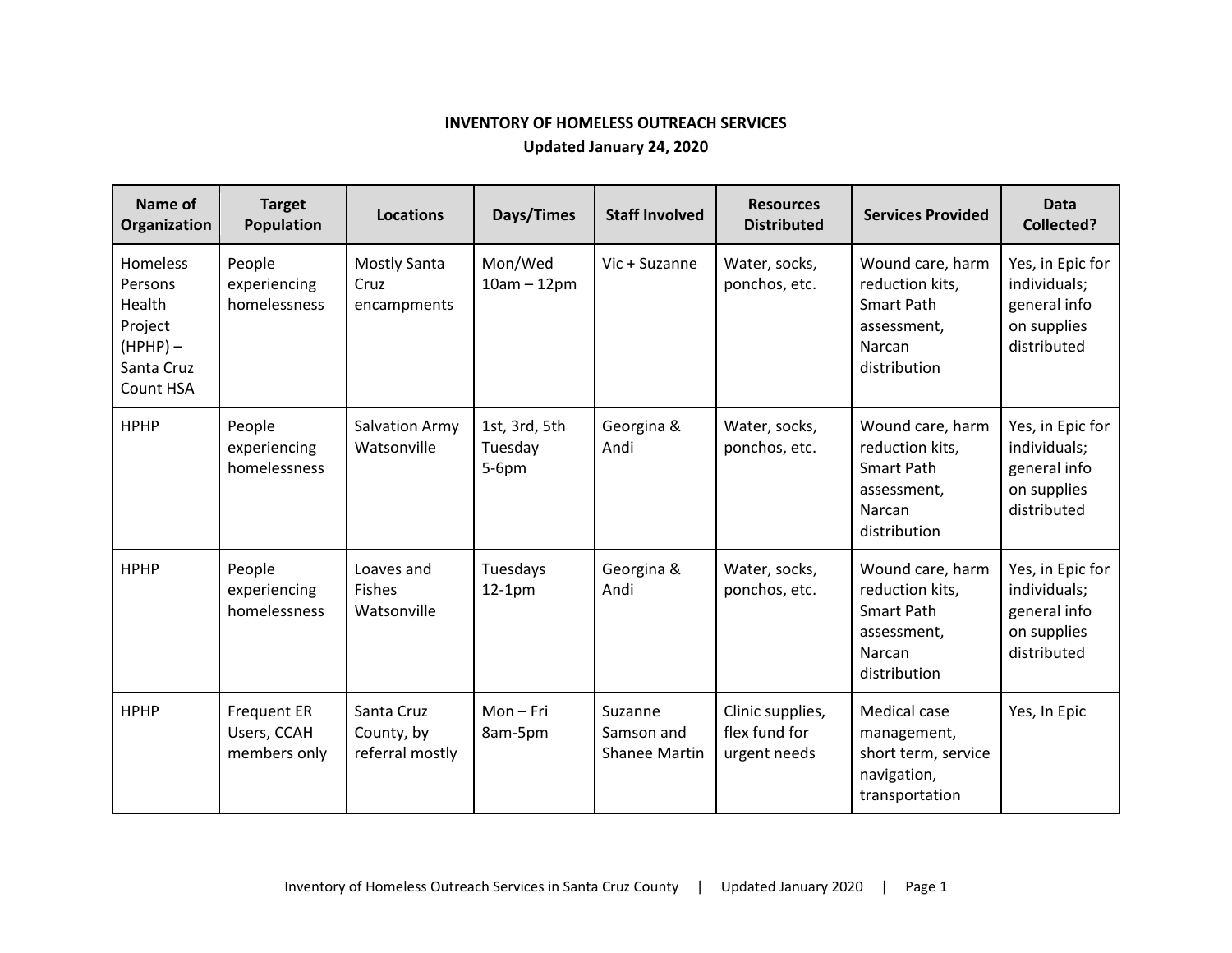| Name of<br>Organization                                                       | <b>Target</b><br><b>Population</b>     | <b>Locations</b>                                                                                           | Days/Times                                                                                                                                                                                        | <b>Staff Involved</b>                                                                                         | <b>Resources</b><br><b>Distributed</b>                                                                                                                                     | <b>Services Provided</b>                                                                                                                                                                                                                                                             | <b>Data</b><br><b>Collected?</b>                                                                                                                 |
|-------------------------------------------------------------------------------|----------------------------------------|------------------------------------------------------------------------------------------------------------|---------------------------------------------------------------------------------------------------------------------------------------------------------------------------------------------------|---------------------------------------------------------------------------------------------------------------|----------------------------------------------------------------------------------------------------------------------------------------------------------------------------|--------------------------------------------------------------------------------------------------------------------------------------------------------------------------------------------------------------------------------------------------------------------------------------|--------------------------------------------------------------------------------------------------------------------------------------------------|
| Encompass<br>Downtown<br>Outreach<br>Worker<br>Program                        | People<br>experiencing<br>homelessness | Santa Cruz<br>Downtown<br>Corridor                                                                         | Mon - Fri<br>$9am - 6pm$                                                                                                                                                                          | Meredith<br>Flores &<br>Kris Younggren                                                                        | Food, bus<br>passes, clothing                                                                                                                                              | <b>Smart Path</b><br>Assessment, food,<br>transportation,<br>clothing,<br>connection to<br>shelter, medical,<br>mental health &<br>SUD tx, case<br>management,<br>housing resources<br>and Homeward<br>Bound                                                                         | Yes on Excel<br>spreadsheet-#<br>of contacts, #<br>of service<br>referrals and<br>actual service<br>connections<br>and<br>Homeward<br>Bound data |
| Santa Cruz<br>County<br>Veteran<br>Services<br>Office/<br>Veteran<br>Advocate | All Veterans                           | Offices in Santa<br>Cruz and<br>Watsonville,<br>Outreach<br>throughout<br>County by<br>Veteran<br>Advocate | $Mon - Thus$<br>$8-12, 1-5$<br>Veteran<br>Services Day<br>Every<br>Wednesday 9-<br>3 (includes hot<br>meal, pantry<br>services,<br>Housing<br>Resource<br>Group, VA<br>Medical<br>Outreach, etc.) | <b>Travis</b><br>Deyoung<br>(Veteran<br>Advocate);<br>Dean Kaufman<br>(Veteran<br><b>Services</b><br>Officer) | Emergency<br>assistance up to<br>\$100 (through<br>non-profit Vets 4<br>Vets); sleeping<br>bags, tents, 1<br>day bus passes,<br>gift cards<br>depending on<br>availability | Assistance with VA<br>disability claims,<br>VA pension,<br><b>Enrollment in VA</b><br>health care,<br>records requests,<br>transportation to<br>VA. Referrals for<br><b>Veteran Housing</b><br>Resources,<br>Employment,<br>SUDS, Mental<br>Health Services,<br>Legal Services, etc. | Yes, in VetPro<br>for veterans<br>engaged with<br>the Veteran<br>Services Office                                                                 |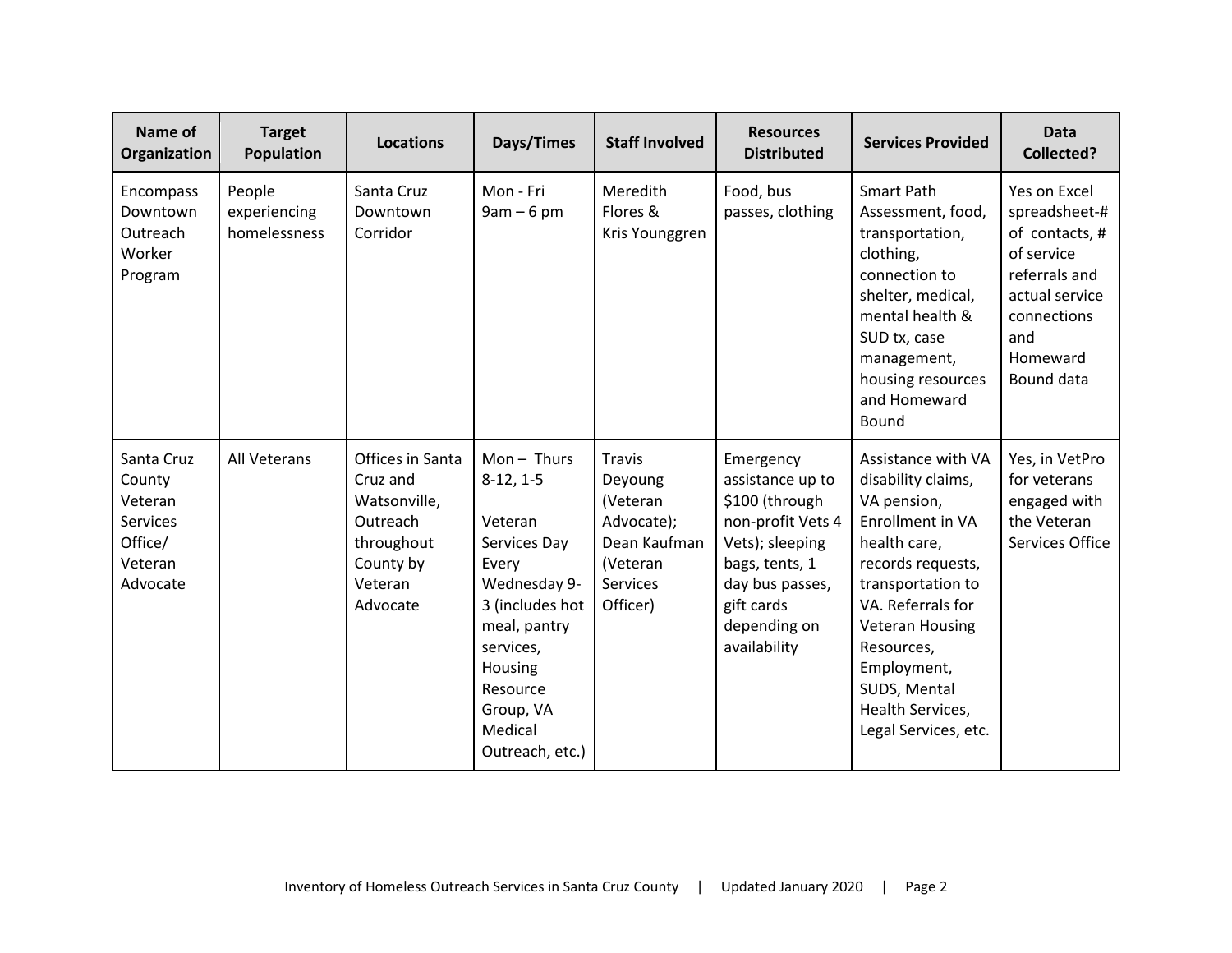| Name of<br>Organization                                                                                     | <b>Target</b><br>Population            | <b>Locations</b>                                                      | Days/Times           | <b>Staff Involved</b>                                                                         | <b>Resources</b><br><b>Distributed</b>                                                                                              | <b>Services Provided</b>                                                                                                                                                                          | <b>Data</b><br><b>Collected?</b>                                                  |
|-------------------------------------------------------------------------------------------------------------|----------------------------------------|-----------------------------------------------------------------------|----------------------|-----------------------------------------------------------------------------------------------|-------------------------------------------------------------------------------------------------------------------------------------|---------------------------------------------------------------------------------------------------------------------------------------------------------------------------------------------------|-----------------------------------------------------------------------------------|
| <b>HOPES</b><br>Homeless<br>Outreach<br>Proactive<br>Engagement<br>and Services<br>Santa Cruz<br>County HSA | People<br>experiencing<br>homelessness | Varies.<br>Downtown,<br>parks, beach,<br>jail, hospital.<br>Referral. | Mon – Fri<br>8am-5pm | RayeAnn<br>Jimenez,<br>Joaquin<br>Barreto, Vic<br>Yanez, Blaney<br>McDonough,<br>Robert Annon | Depends on<br>need/availability.<br>Buss pasess,<br>socks, granola<br>bars, protein<br>drink, clothing.<br>All in limited<br>supply | ASAM, linkage to<br>services, SUD TX,<br>TX with SLE,<br>health, MH                                                                                                                               | Yes. AVATAR's<br>SRDL, Excel<br>spreadsheet                                       |
| Encompass<br><b>TAY Street</b><br>Outreach<br>Team                                                          | <b>Youth 15-24</b>                     | Santa Cruz<br>County                                                  | Mon - Fri            | Christina<br>Salibi, Sierra<br>Reith, Mara<br>Stewart                                         | Hygiene kits,<br>food gift cards,<br>bus passes                                                                                     | Smart Path<br>Assessments,<br>access to drop-in<br>center with day<br>services,<br>counseling & case<br>management,<br>food, clothing,<br>laundry, showers,<br>and community<br>partner referrals | Yes. Number<br>of youth<br>contacts<br>made, number<br>of youth<br>referrals made |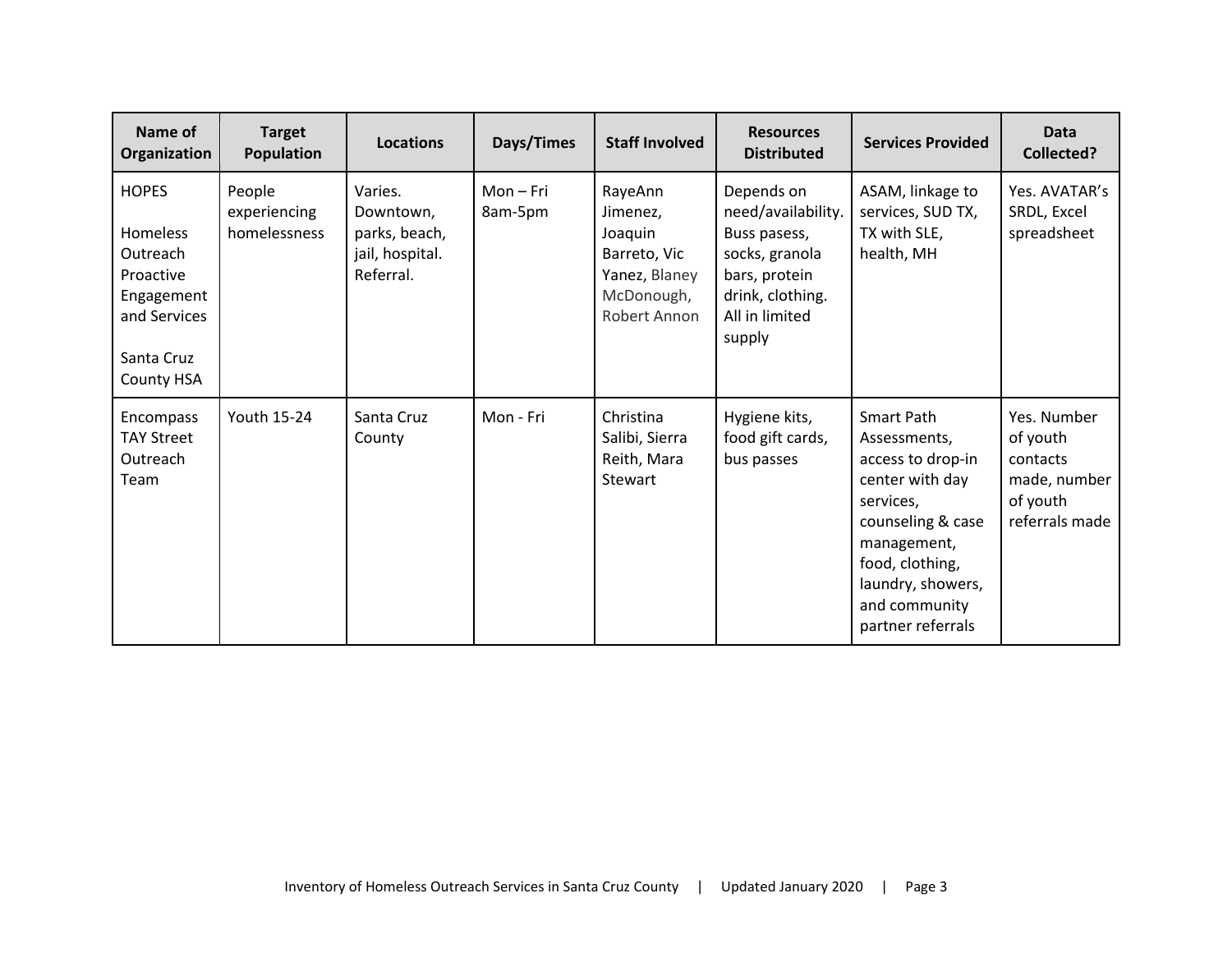| Name of<br>Organization                                                                                                              | <b>Target</b><br><b>Population</b>                                                                                                                                                                                                                                                       | <b>Locations</b>                                                    | Days/Times                                                                                                                                                                                                                                                                  | <b>Staff Involved</b>                                   | <b>Resources</b><br><b>Distributed</b>                        | <b>Services Provided</b>                                                                                                                                                                                                                            | <b>Data</b><br><b>Collected?</b> |
|--------------------------------------------------------------------------------------------------------------------------------------|------------------------------------------------------------------------------------------------------------------------------------------------------------------------------------------------------------------------------------------------------------------------------------------|---------------------------------------------------------------------|-----------------------------------------------------------------------------------------------------------------------------------------------------------------------------------------------------------------------------------------------------------------------------|---------------------------------------------------------|---------------------------------------------------------------|-----------------------------------------------------------------------------------------------------------------------------------------------------------------------------------------------------------------------------------------------------|----------------------------------|
| Santa Cruz<br>Community<br>Health<br>Centers<br>(Women's<br>Health<br>Center and<br><b>East Cliff</b><br>Family<br>Health<br>Center) | Federally<br>Qualified<br><b>Health Center</b><br>providing<br>comprehensive<br>primary care<br>services in<br>English and<br>Spanish to all<br>ages, genders,<br>ethnicities,<br>abilities and<br>sexual<br>identities and<br>orientations,<br>regardless of<br>their ability to<br>pay | Live Oak (East<br>Cliff),<br>Downtown<br>(Women's<br>Health Center) | Mon, Tu, Th<br>$8 am - 8 pm$<br>Wednesday:<br>8 am to 8 pm<br>Friday:<br>8 am to 5 pm<br>Saturday:<br>8:15 a.m. to 1<br>p.m.<br>SC Women's<br><b>Health Center</b><br>location only:<br>3 <sup>rd</sup> Wed,<br>quarterly<br>12:15-6 pm<br>and<br>3rd Friday<br>10:30am-5pm | Case<br>Management<br>Team,<br>Outreach &<br>Enrollment | Food distribution<br>1st & 3rd<br>Wednesdays at<br>East Cliff | <b>Primary Care</b><br>Clinic, MAT,<br>Behavioral Health,<br>Acupuncture,<br>Chiropractic care,<br><b>Smart Path</b><br>Assessments,<br>Outreach and<br>Enrollment<br>Services, Case<br>Management,<br>Women's Health,<br>Health Education,<br>etc. | Yes                              |
| Stepping Up<br>Santa Cruz                                                                                                            | People<br>experiencing<br>homelessness                                                                                                                                                                                                                                                   | Calvary Church                                                      | Mondays<br>630p-730pm                                                                                                                                                                                                                                                       | Serg                                                    | Information,<br>referrals,<br>occasional<br>survey            | Self-advocacy<br>group                                                                                                                                                                                                                              | # of contacts                    |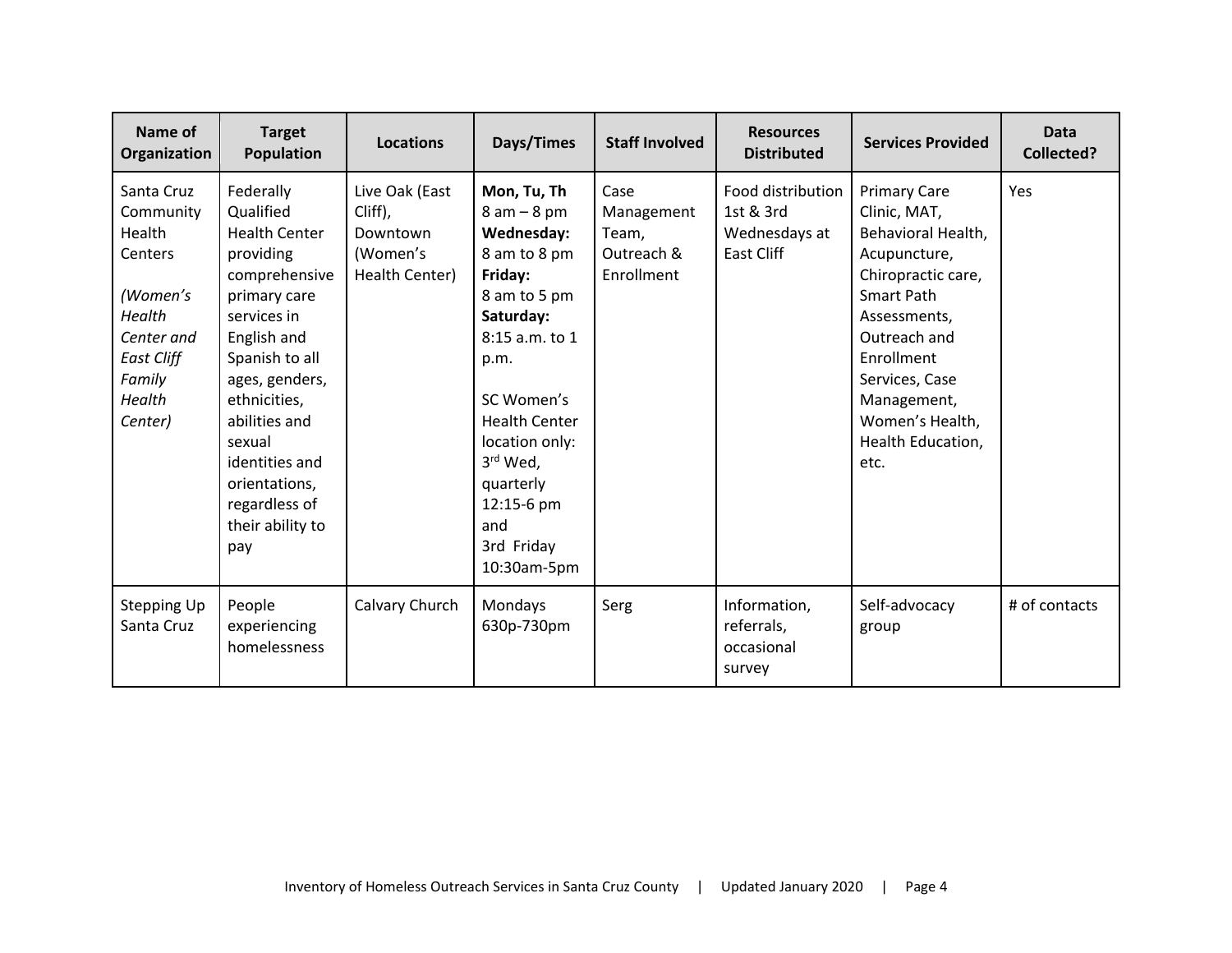| Name of<br>Organization                                             | <b>Target</b><br><b>Population</b>                               | <b>Locations</b>                                | Days/Times                                                                                                | <b>Staff Involved</b>                      | <b>Resources</b><br><b>Distributed</b>                                                                                           | <b>Services Provided</b>                                                                           | <b>Data</b><br><b>Collected?</b>                                                                                                                                            |
|---------------------------------------------------------------------|------------------------------------------------------------------|-------------------------------------------------|-----------------------------------------------------------------------------------------------------------|--------------------------------------------|----------------------------------------------------------------------------------------------------------------------------------|----------------------------------------------------------------------------------------------------|-----------------------------------------------------------------------------------------------------------------------------------------------------------------------------|
| Harm<br>Reduction<br>Coalition<br>(HRC) of<br>Santa Cruz<br>County  | People that use<br>drugs and are<br>experiencing<br>homelessness | Varies. Moving<br>encampments,<br>text delivery | Sunday at 7:00<br>pm<br>Corner of<br>Limekiln and<br>Coral St<br>Home and<br>camp delivery<br>and pick up | Denise, Dani,<br>Kate, Heidi and<br>others | Clean injection<br>supplies, sharps<br>containers,<br>referrals as<br>needed, Narcan<br>and a place to<br>dispose of<br>syringes | Referrals to testing<br>and HPHP if<br>wound care is<br>needed.<br>We welcome<br>others to join us | Yes on excel<br>spreadsheet<br><b>Tracking</b><br>successful<br>Narcan<br>reversals<br>Confidential<br>data - number<br>of syringes<br>necessary and<br>number<br>turned in |
| <b>CHAMP</b>                                                        | People<br>experiencing<br>homelessness                           | Callaghan Park,<br>Ramsay Park                  | Thursdays &<br>Fridays                                                                                    | Isaiah Vega                                | Information<br>packets<br>(Stepping up<br>Santa Cruz) food<br>and coffee gift<br>cards                                           | <b>Smart Path</b><br>Assessments                                                                   | Yes                                                                                                                                                                         |
| Housing<br>Matters                                                  | People<br>experiencing<br>homelessness                           | North County.<br>at Housing<br><b>Matters</b>   | 12-5pm                                                                                                    | <b>Brian and</b><br>Alejandro              | Smart Path,<br>shelter info                                                                                                      | Some day services                                                                                  | <b>HMIS</b>                                                                                                                                                                 |
| <b>MHCAN</b><br>Mental<br><b>Health Client</b><br>Action<br>Network | Mental health<br>consumers<br>(peers)                            | Drop in                                         | M, T, Th, Fri                                                                                             |                                            | Smart Path                                                                                                                       | Basic needs, food,<br>haircuts                                                                     | <b>HMIS</b>                                                                                                                                                                 |